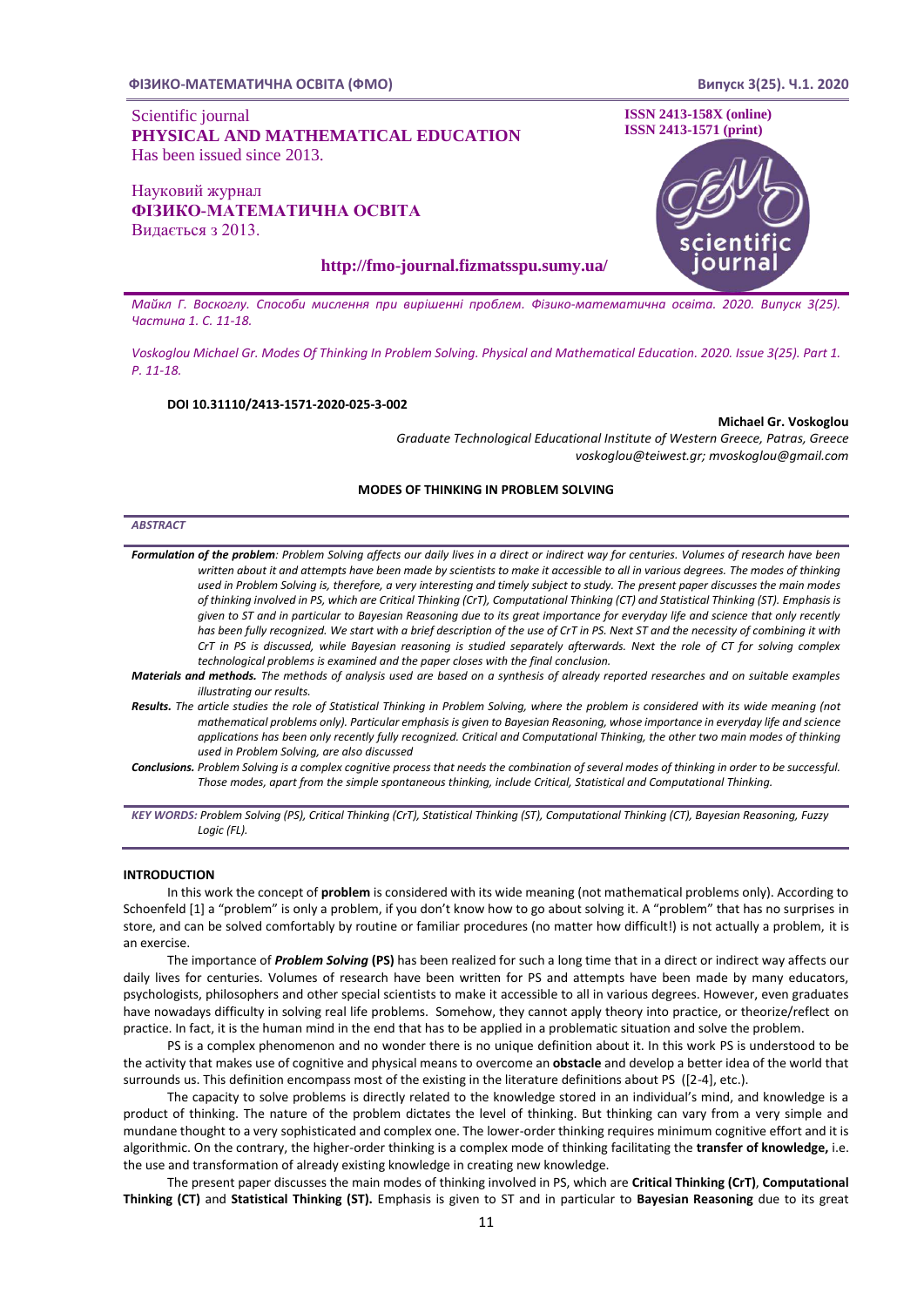## **PHYSICAL & MATHEMATICAL EDUCATION Issue 3(25). Part 1. 2020**

importance for everyday life and science that only recently has been fully recognized. We start with a brief description of the use of CrT in PS. Next ST and the necessity of combining it with CrT in PS is discussed, while Bayesian reasoning is studied separately afterwards. Next the role of CT for solving complex technological problems is examined and the paper closes with the final conclusion.

## **RESULTS AND DISCUSSION**

### **Critical Thinking in Problem Solving**

CrT is the intellectual process of conceptualizing, applying, analyzing, synthesizing and evaluating information gathered from observation, experience, reflection, reasoning, or communication. It has its roots in the ancient Greek philosopher Socrates (470-399 BC), who perfected the art of questioning by asking pertinent questions to show that people could not rationally justify their confident claims of knowledge. An example of the Socrates' technique will be presented in the next section.

CrT is a complex mode of thinking that often generates multiple solutions. Through it thinking skills of higher level such as analysis, synthesis and evaluation are combined giving rise to other skills like inferring, estimating, predicting, generalising, and creative thinking. Halpern's [5] approach of thinking as information processing is complemented by McGuinness's [6] view of thinking as making judgements. And making judgements is directly related to CrT.

The complexity of CrT becomes evident by the fact that, although many definitions can be found in the literature about it, no one of them is universally accepted. A combination of the definitions by Halpern [5] and Williams [7] give rise to the following working, for the present study, definition: "CrT is the ability by which the individual transcends his/her subjective self in a wilful manner in order to arrive rationally at conclusions that can be substantiated using valid information"*.*

CrT affects acquisition of knowledge, as knowledge is the product of thinking about concepts and combining them with principles. Concepts are acquired through abstractions and principles connect the concepts thus forming a network. Any new concept encountered has to fit in the existing cognitive structure. Such accommodation would not be possible without CrT. When a problem is encountered, before being solved it has to be analysed in a critical way: What is the problem, what is the given information and so on. Therefore, CrT is also involved in application of knowledge to solve the problem. In conclusion, CrT is a prerequisite to knowledge acquisition and PS.

The importance of CrT is one of the seven educational critical outcomes together with PS and many authors support this ([7-11], etc.). With the explosion of information technology and moving away from an industrial society to a knowledge society, the attitude or disposition to think critically is as important as other skills such as professional acquisition of knowledge and lifelong learning [5, 11, 12]. Understanding what CrT is and how it can be acquired might help the experts on learning to become more effective and efficient in instilling such skills to the learner.

# **Statistical Thinking**

## **Probability, Statistics and Fuzzy Logic**

In this work the term ST is understood to be the ability of using principles of Probability and Statistics for solving problems connected to everyday life, science and technology applications. Probability and Statistics are related areas of mathematics, having however fundamental differences. Probability is a theoretical branch of mathematics which deals with predicting the likelihood of future events. On the contrary, Statistics is an applied branch of mathematics, which tries to make sense of observations in the real world by analyzing the frequency of past events.

The distinction between Probability and Statistics could be clarified better by tracing the thoughts of a gambler mathematician during a game with dice. If the gambler is a probabilist, he will think that each face of the dice comes up with

probability  $\frac{1}{\epsilon}$  . If instead he is a statistician, he will think: "How I know that the dice are not loaded? I keep track how often each 6

number comes up and once I am confident that the dice are fair I'll decide how to play". In other words, Probability enables one to predict the consequences of an ideal world, whereas Statistics enables him/her to measure the extent to which our world is ideal.

Edwin T. Jaynes (1922-1998), Professor of Physics at the University of Washington, was the first who argued that Probability theory could be considered as a multi-valued generalization of the bivalent logic reducing to it in the special case where our hypothesis is either absolutely true or absolutely false [13]. Many eminent scientists have been inspired by the ideas of Jaynes, like the expert in Algebraic Geometry David Mumford, who believes that Probability and Statistics are emerging as a better way for building scientific models [14].

Nevertheless, both Probability and Statistics have been developed on the basis of the bivalent logic. As a result, they are tackling effectively only the cases of the existing in real world uncertainty which are due to randomness and not those due to imprecision. In cases of imprecision, the Zadeh's **Fuzzy Logic (FL)** comes to bridge the existing gap [15]. It is recalled that FL is an infinite-valued on the real interval [0, 1] logic, which is based on the concept of **Fuzzy Set (FS)** introduced by Zadeh in 1965 [16]. FL, which has found nowadays applications to almost all sectors of the human activity, does not contradict the Aristotle's bivalent logic, but it actually generalizes and completes it. For more details about the basics of FS and FL the reader may look at [17], Section 2.

#### **The Aristotle's Statistical Fallacies**

Fallacies are logically false statements which are often considered to be true. A great number of fallacies are known nowadays (e.g. see [18]), but the first fallacies appeared in the literature simultaneously to the generation of the Aristotle's (384- 322 BC) bivalent Logic. In the "Sophistical Refutations", the last of his six works on logic, Aristotle identified thirteen fallacies and divided them in two categories, the linguistic and non-linguistic ones [19]. The amazing thing, however, which reveals more emphatically the great wisdom of the man, is that, although Statistics was a completely unknown subject on that time, two of the Aristotle's fallacies can be characterized in today terms as **statistical fallacies**! Those fallacies are the **unqualified** and the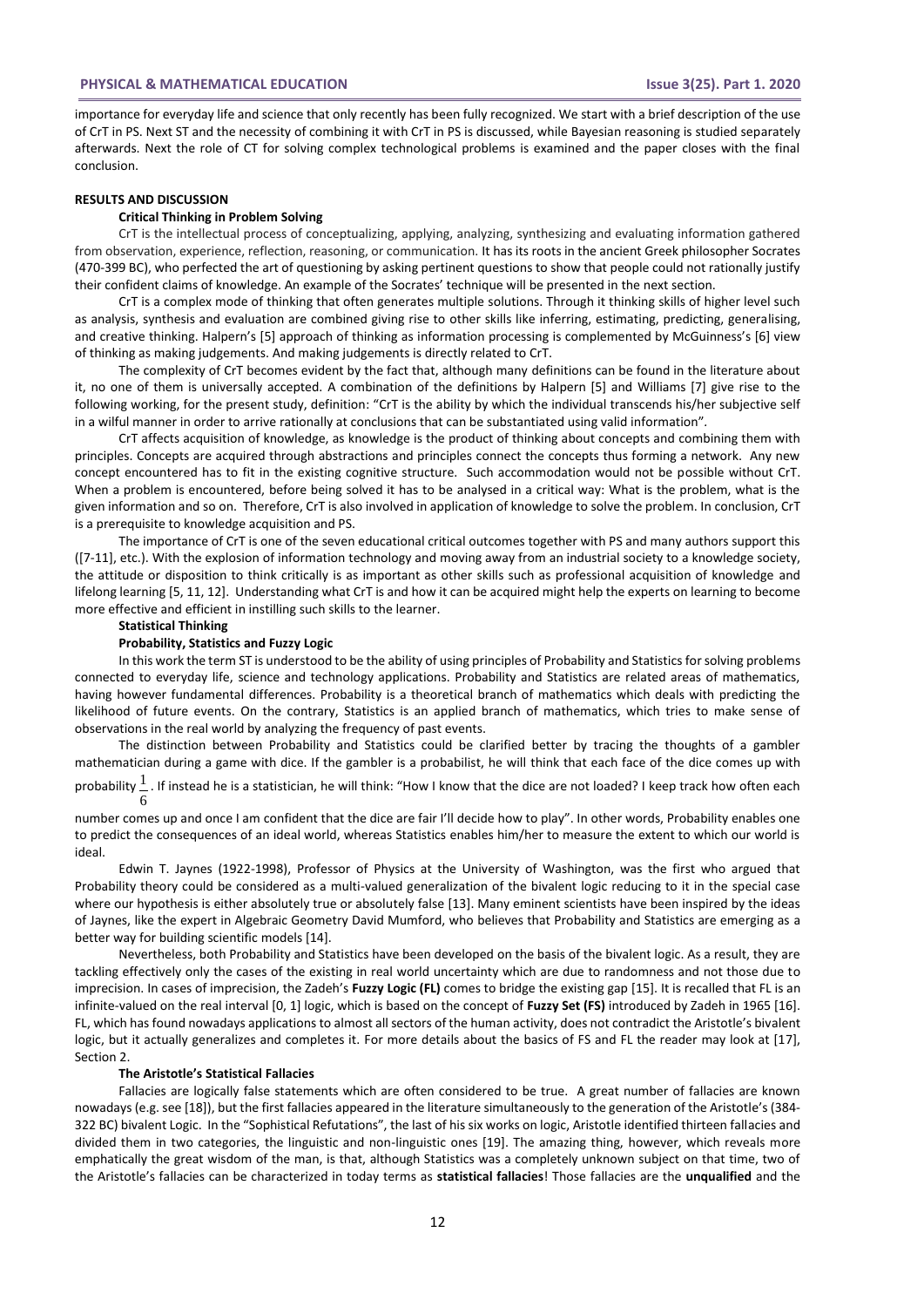**hasty generalizations** respectively. In the first one a general rule is used to explain a specific case that does not fall under this rule, whereas in the second one it is assumed that something is true in general, because it happens to be true in certain cases.

Assume, for example, that a high school employs 100 in total teachers. Three of them are not good, whereas the other 97 are good teachers. Parent A happens to know only the three not good teachers. Based on it, he concludes that the school is not good and he decides to choose another school for his child. On the contrary, parent B, who knows the 97 good teachers, concludes that the school is good and decides to choose it for his child. In that case, parent A fell into the fallacy of hasty generalizations, whereas parent B fell into the fallacy of unqualified generalizations. It becomes evident, however, that the gravity of consequences of those two fallacies is not the same. In fact, the decision of parent A could jeopardize the future of his child, since the degree of truth of his fallacy is only 3%.On the contrary, the decision of parent B could possibly benefit his child, since the degree of truth of his fallacy(?) is 97%.

### **Combining Statistical and Critical Thinking in Problem Solving**

The cultivation of the statistcal literacy is very important, but alone is not enough; it must be combined with CrT*.* Socrates in his dialogue with his friend Euthydemus - written by his student Plato in 384 BC, i.e. the year of the Aristotle's birth – exploited tacitly the Aristotle's two statistical fallacies to give the following example concerning the importance of CtT for PS in general and decision-making in particular.

Socrates asked Euthydemus, if he thinks that stealing is an immoral action. Of course it is, answered Euthydemus. But what happens, replied Socrates, if your friend wants to commit a suicide and you steal his knife, is this immoral?. No, said the embarassed Euthydemus. Here Euthydemus followed the statistical way of thinking, since in most cases stealing is considered to be an immoral action. Socrates, however, using the above dialogue, taught him that he must combine ST with CrT.

Let us now transfer the dialogue of Socrates with Euthydemus to the previous example with the two parents. Imagine that Socrates (if he was alive on that time) met parent B downtown and asked him: If your child has a particular interest about the lessons taught by the three not good teachers and he is not interested about the lessons taught by the 97 good teachers, is your decision to choose this school right for his future?. After this, parent B became puzzled and he thought that he should reconsider his decision after discussing it with his child.

Apart from the Aristotle's, many other statistical fallacies are known today, such as the sampling bias, the data dreadging, the survivorship bias, the cherry picking, the gambler's fallacy, the regression toward the mean, the thought-terminating cliché, etc. [20]. Many of those fallacies involve lack of CrT as well.

Another characteristic example related to lack of ST and CrT in PS is the **Wason's four card problem:** A set of four cards is placed on a table, each of which has a number on the one side and a colored patch on the other side. The visible faces of the cards show 3, 8, red and brown respectively (Figure 1). Which cards must be turned over in order to test the truth of the proposition that if a card shows an even number, then its opposite face is red? Since only the cards with number 8 and and the red-colored one could contradict the truth of the given proposition, the correct solution is to turn over those two cards. In the Wason's study not even 10% found the correct solution [21, 22].



**Figure 1. The Wason's four card problem**

The famous **Linda's problem [23]**, a special case of the *conjunction fallacy*, is also related to lack of ST: Linda is 31 years old, single, outspoken and very bright. She majored in Philosophy. As a student, she was deeply concerned with issues of discrimination and social justice, and also participated in anti-nuclear demonstrations. The subjects were asked to choose which one among five given alternatives is the most probable about Linda. Two of those stated that "Linda is a bank teller "and that "Linda is a bank teller and also is active in the feminist movement". The majority of the subjects chose the second statement as more probable than the first one. This violates the law that the probability of a conjunction must be less (or equal) than the probability of its conjuncts.

One could give several explanations about the "irrationality" of the human plausible reasoning.in this case. One of them is that, since Linda majored in Philosophy and was deeply concerned with issues of discrimination and social justice, it looks more probable to be active in the feminist movement than to be a bank teller. In other words, it could be considered that in this case the conjunction was interpreted as disjunction. In fact, as Gould notes ([24], p.469), it seems that our minds are not built to work always by the rules of probability. Aristidou [25] argues that, since the given Linda's description contains many fuzzy characteristics, this "irrationality" could be explained better by using a fuzzy instead of probabilistic model.

#### **Bayesian Reasoning**

The **Bayes' Rule** of calculating the value of **conditional probabilities**, which first appeared in the work "An Essay towards a Problem in the Doctrine of Chances", published by Richard Price in 1763, two years after the Bayes' (1701-1761) death, was another important step in the development of probability theory. Laplace (1749-1827), independently from Bayes, pioneered and popularized the conditional probabilities. It must be mentioned, however, that the Bayesian approach used to be for years the reason of a continuous dispute, mainly on philosophical level, between the supporters of it and the supporters of the Laplace's "classical" approach of probability.

A fundamental difference was, for example, that the Laplace's supporters believed that the probabilities exist only for events that have not happened yet, whereas, according to the Bayesian approach, this is not a necessary condition. To make it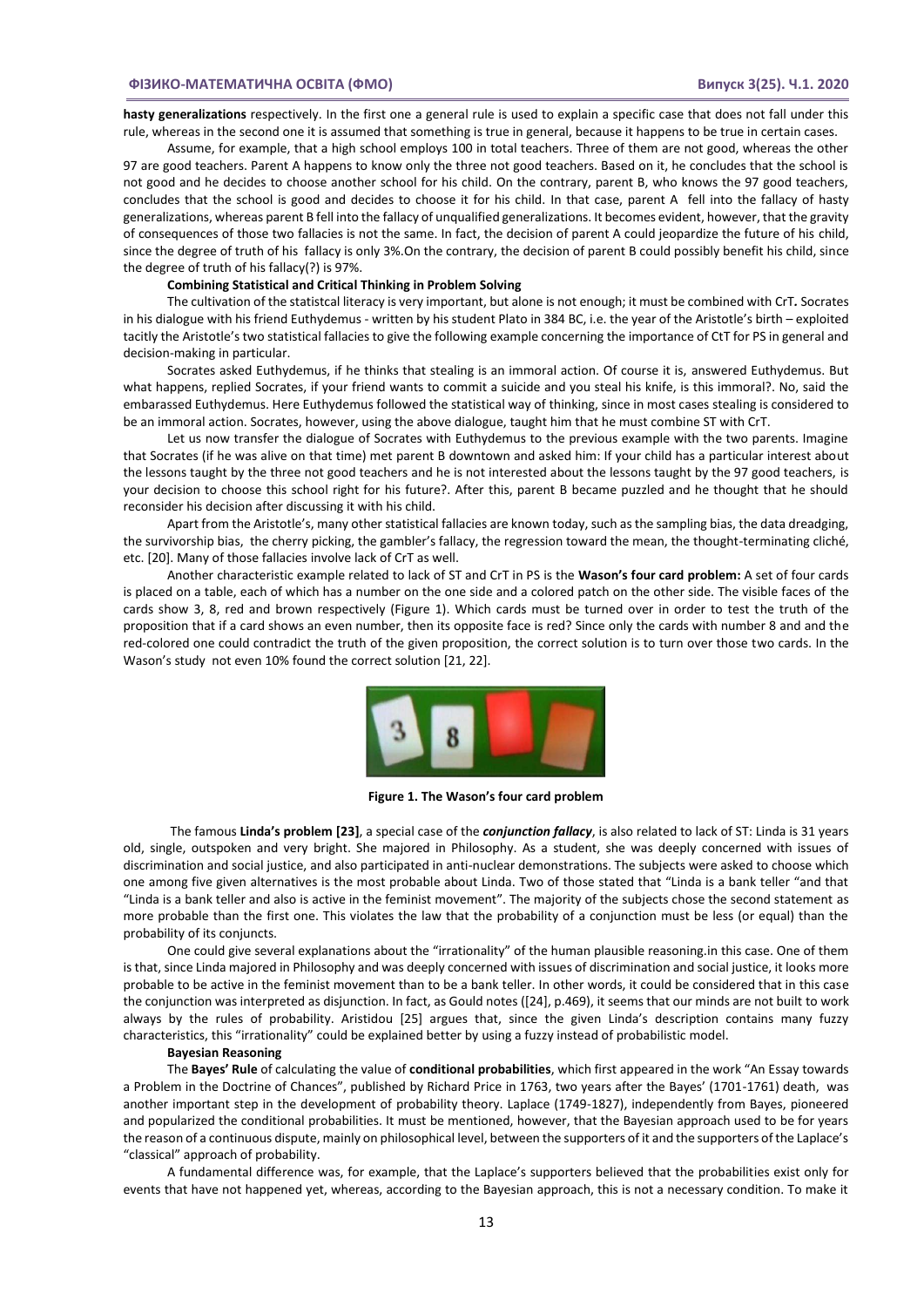## **PHYSICAL & MATHEMATICAL EDUCATION Issue 3(25). Part 1. 2020**

clear, assume that one throws a weighted coin, covers it with his hand and then bets if the indication was "head" or "letters". According to the Bayesian approach, the probability of appearance of each indication is 50%, whereas according to the classical approach such a probability does not exist, since the event has already happened! It is only recently that the "opponents" of this cognitive fight have been convinced that the two views could exist together and they are equally useful for the scientific progress.

Let A and B be two intersecting events. Then it is straightforward to check [26] that the conditional probability for the event A to happen when the event B has already happened is calculated by

$$
P(A/B) = \frac{P(A \cap B)}{P(B)}.
$$
\n(1)

In the same way one finds that

$$
P(B/A) = \frac{P(A \cap B)}{P(A)}, \text{ or } P(A \cap B) = P(B/A) P(A).
$$

Therefore (1) can be written in the form

$$
P(A/B) = \frac{P(B/A)P(A)}{P(B)}.
$$
\n(2)

Equation (2), which calculates the conditional probability  $P(A/B)$  with the help of the inverse in time conditional probability P(B/A), the **prior probability** P(A) and the **posterior probability** P(B), is known as the Bayes' rule. In other words, the Bayes' rule calculates the probability of an event based on prior knowledge of conditions related to that event. When applied in practice, the Bayes' rule may have several interpretations. In social sciences, for example, it describes how a degree of belief expressed as a probability P(A) is rationally changed according to the availability of related evidence. In that case, the probabilities involved in the Bayes' theorem are frequently referred as **Bayesian probabilities,** although, mathematically speaking, Bayesian and conditional probabilities are actually the same thing.

The value of the prior probability P(A) is fixed before the experiment, whereas the value of the posterior probability is calculated with the help of the experiment's data. Usually, however, there exists an uncertainty about the exact value of P(A). In such cases, considering all the possible values of P(A), we obtain through the Bayes' rule different values for the conditional probability P(A/B). Therefore, the Bayes' rule, unlikely to the classical probability theory, introduces a kind of multi-valued logic tackling the existing, due to the imprecision of the value of the prior probability uncertainty in a way analogous to FL! Consequently, one could argue that **Bayesian reasoning** constitutes an interface between bivalent and FL.

Although the Bayes' rule is a straightforward consequence of equation (1) calculating the value of a conditional probability, Bayesian reasoning has been proved to be very important in everyday life and science [27-29]. Recent researches give also evidence that most of the mechanisms under which the human brain works are Bayesian [28]. Consequently, Bayesian reasoning becomes very useful for **Artificial Intelligence (AI)**, which focuses on the design and construction of machines that mimic the human behavior. In fact, the smart machines of AI are supplied with Bayesian algorithms in order to be able to recognize the corresponding structures and to make autonomous decisions.

The physicist and Nobel Prize winner John Mather expressed his uneasiness about the possibility that the Bayesian machines could become too smart in future, so that to make humans to look useless **[30]**! Consequently, Sir Harold Jeffreys (1891-1989), a British mathematician who introduced the concept of the Bayesian algorithm and played an important role in the revival of the Bayesian view of probability, had successfully characterized the Bayesian rule as the "Pythagorean Theorem of Probability Theory" **[31]**.

#### **Bayesian Reasoning in Everyday Life**

The Bayes rule has been proved a very useful tool for solving problems appearing in everyday life situations. A characteristic example is connected to the Aristotle's fallacy of **false inversion**, according to which the proposition "If A then B" implies always the inverse proposition "If B then A" **[19]**. That fallacy belongs to the category of fallacies of **cause and effect**, where A= the cause and B = the effect and where the cause always precedes chronically the effect.

Assume, for example, that in a farm live 100 in total animals, 75 of them having 4 feet (e.g. cats, dogs, goats, cows and horses) including 3 cats and the rest of them having 2 feet (e.g. chicken). Consider the propostion " The cats are animals having 4 feet". Find the degree of truth of the inverse proposi tion "An animal living in this farm has 4 feets, therefore is a cat".

Here we have that A=cats and B=animals having 4 feet, therefore P(B/A)=1. Consequently, equation (2) gives that

 $P(A/B) = \frac{P(A)}{P(A)}$  $\frac{P(A)}{P(B)}$ . But  $P(A) = \frac{3}{100}$  $\frac{3}{100}$ , P(B)=  $\frac{75}{100}$  $\frac{75}{100}$ , therefore P(A/B)= $\frac{3}{75}$  $\frac{3}{75}$  = 0.04. Hence the degree of truth of the false inversion in this case

is only 4%.

Nevertheless, the conditional probability  $P(B/A)$  is not always equal to 1, as it happens, for example, if  $A = I$  have flu and B = I feel pain in my throat. It is of worth noting that the only information given within the premises of bivalent logic about this fallacy is that the inversion between cause and effect is false in general, or otherwise that the conditional probability P(A/B) is not always equal to 1. However, this information is useless in practice, where one wants to know "what is" (via positiva) and not "what is not" (via negativa). The latter, for example, is a method that has been followed by the religion when failed to define "what is the God". It was decided then to define instead "what is not the God" (Cataphatic and Apophatic Theologies), which is much easier to be done.

Bayesian reasoning is frequently used in medical applications the outcomes of which are not always compatible to the common beliefs. The following example concerns the creditability of the viruses' diagnostic tests, is a timely example, due to the current COVID-19 pandemic:

Assume that 2% of the inhabitants of country have been infected by a dangerous virus. Mr. X, who has not any symptoms of the corresponding disease, makes a diagnostic test, the statistical accuracy of which is 97%. The test is positive. Find the probability for Mr. X to be a carrier of the virus.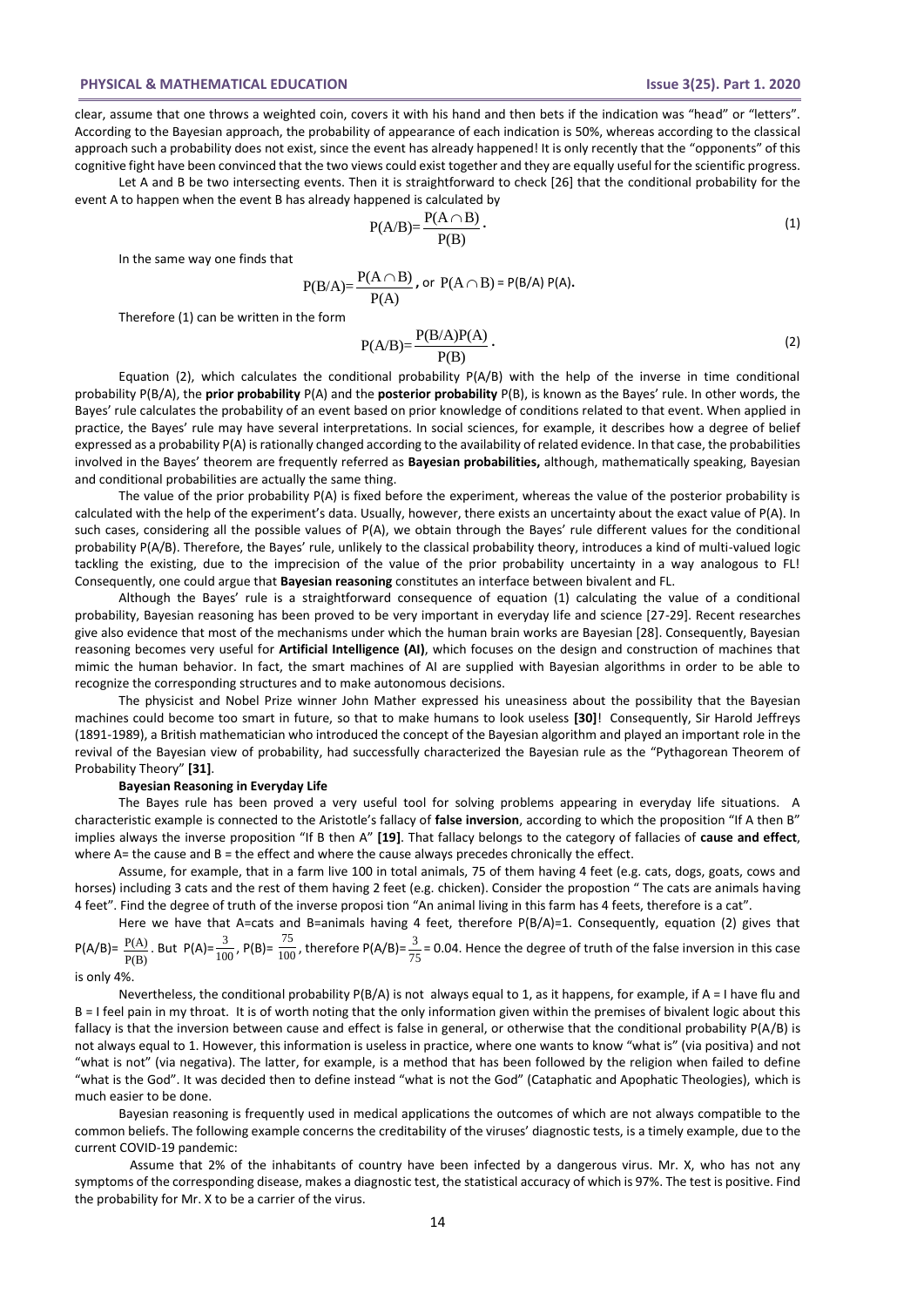**.**

For this, consider the following events  $A =$  The subject is a carrier of the virus and  $B =$  The test is positive. From the given data it turns out that P(A)=0.02 and P(B/A)=0.97. Further, among 100 inhabitants of the country, 2 on average are carriers and 98 are not carriers of the virus. Assuming that all those people make the test, we should have on average 2x97%=1.94 positive tests from the carriers and 98x3%=2.94 positive tests from the no carriers of the virus, i.e.4.88 in total positive tests. Therefore, P(B)=0.488. Replacing the values of P(A), P(B/A) and P(B) in equation (2) one finds that P(A/B)≈0.398. Therefore, the probability for Mr. X to be a carrier of the virus is only 39.8% and not 97%, as it could be thought through a first, rough estimation!

In general, the sensitivity of the solution is great, depending on the values of the prior probability P(A). The greater the value of P(A), the higher the creditability of the test.

Closing this section, it is of worth making a reference to the famous accident of the Air France flight AF 447 from Rio de Janeiro to Paris on June 1, 2009, which disappeared during stormy weather over a remote part of the Atlantic carrying 228 passengers and crew to death. The aircraft's wreckage was found two years later, only after applying Bayesian Statistics based on the data of the previous failures to find it [32]**.**

### **Bayesian Reasoning in Science**

Many scientists and philosophers of science argue today that the whole science could be considered as a Bayesian process [27-29]. Here, we shall attempt to justify theoretically this view. Τhe process of scientific thinking is graphically represented in Figure 2, retrieved from [29]. In that Figure,  $a_1$ ,  $a_2$ ,...,  $a_n$  are observations of the real world. The attempt to explain and justify those observations has led by induction (intuitively) to the development of theory  $T_1$ . Theory  $T_1$  was verified by deduction and additional deductive inferences K<sub>1</sub>, K<sub>2</sub>, …., K<sub>s</sub> were obtained. Next, a new series of observations  $b_1, b_2,...,b_m$  followed. If some of those observations are not compatible to the laws of theory  $T_1$ , a new theory  $T_2$  is developed to replace/extend  $T_1$ , and so on. In each case the new theory extends or rejects the previous one approaching more and more to the absolute truth.



**Figure 2. The scientific method** 

This procedure is known as the **scientific method.** The term was introduced during the 19th century, when significant terminologies appeared establishing clear boundaries between science and no science. However, the scientific method characterizes the development of science since at least the 17<sup>th</sup> century. Aristotle is recognized as the inventor of the scientific method due to his refined analysis of the logical implications contained in demonstrative discourse. The first book in the history of human civilization written on the basis of the principles of the scientific method is, according to the existing witnesses, the "Elements" of Euclid (365-300 BC) addressing the axiomatic foundation of Geometry. The scientific method is highly based on the **Trial and Error** procedure, a term introduced by C. Lloyd Morgan (1852-1936) [33]. The trial and error procedure is characterized by repeated attempts, which are continued until success or until the subject stops trying.

For example, the **geocenrtic theory (Almagest)** of Ptolemy of Alexandria (100-170), being able to predict satisfactorily the movements of the planets and the moon, was considered to be true for centuries. However, it was finally proved to be wrong and has been replaced by the *heliocentric theory* of Copernicus (1473-1543). The Copernicus' theory was supported and enhanced a hundred years later by the observations/studies of Kepler and Galileo, but it faced many obstacles for a long period, especially from the church, before its final justification [34]. Another characteristic example is the Einstein's **general theory of relativity** developed at the beginning of the 20th century. This theory has replaced the Newton's *classical gravitational theory*, which was believed to be true for more than two centuries [35].

The previous discussion reveals the importance of inductive reasoning for scientific thinking. In fact, the premises of all the scientific theories (with possible exception only for pure mathematics), expressed by axioms, basic principles, etc., are based on human intuition and inductive reasoning. Therefore, a deductive inference developed on the basis of a scientific theory, is true under the CONDITION that the premises of the corresponding theory are true. In other words, if H denotes the arguments imposed by those premises and I denotes the deductive inference, then the conditional probability  $P(I/H)$ , which can be calculated by the Bayes' rule, expresses the degree of truth of the deductive inference. Consequently, the argument that the whole science could be considered as a Bayesian process seems to have a reasonable basis.

It must be emphasized here that the error of the inductive reasoning is transferred to a deductive inference through its premises. Therefore, the scientific error in its final form is actually a deductive and not an inductive error! This means that none of the existing scientific theories could be considered as been absolutely true; it simply could be considered as approaching in a better way the truth than the previous theories that has replaced, did.

### **Computational Thinking**

Living in the era of information and increasing progress of technology, combining knowledge and technology to solve problems is becoming the mode rather than the exception. Creativity and innovation driven by tacit knowledge, CrT driven by logic and ST based on the rules of Probability and Statistics have become the tools for problem thinking and PS. If technology is added as another tool, however, then CT becomes also a prerequisite.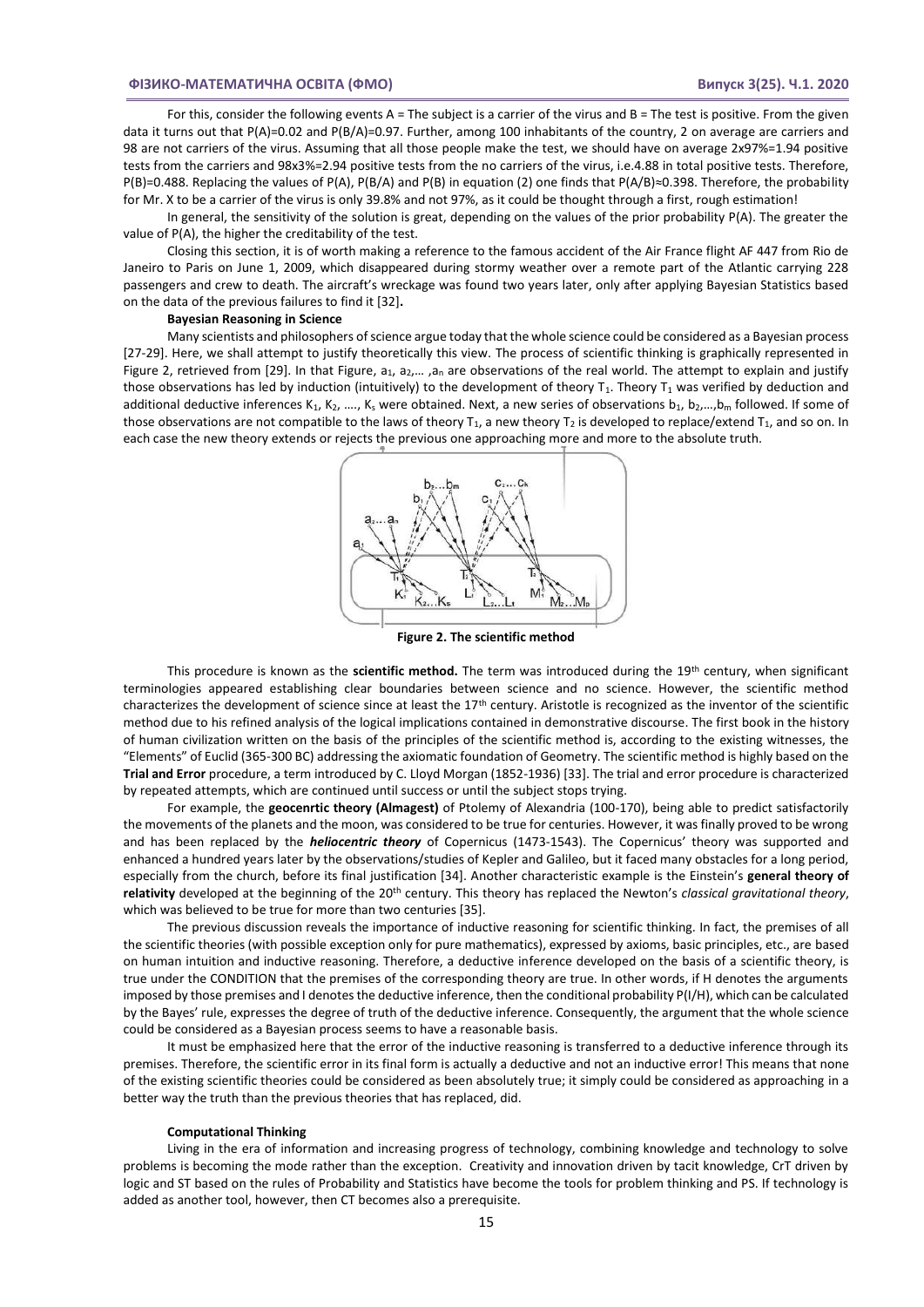## **PHYSICAL & MATHEMATICAL EDUCATION Issue 3(25). Part 1. 2020**

Computation is an increasingly essential tool for doing scientific research. It is expected that future generations of scientists and engineers will need to engage and understand computing in order to work effectively with computational systems, technologies and methodologies. CT, in its broader meaning other than performing computations, is a type of analytical thinking that employs mathematical and engineering thinking to understand and solve complex problems within the constraints of the real world. The term was first used by S. Papert [36], who is widely known for the development of the Logo software. However, it was brought to the forefront of the computer society by Wing [37] to describe how to think like a computer scientist. She described CT as "solving problems, designing systems and understanding human behaviour by drawing on the concepts fundamental to computer science".

The main characteristics of CT include:

- Analyzing and logically organizing data
- Data modelling, data abstractions, and simulations
- Formulating problems such that computers may assist
- Identifying, testing, and implementing possible solutions
- Automating solutions via algorithmic thinking
- Generalizing and applying this process to other problems.
- According to Liu and Wang [38], CT is *a* hybrid of the following modes of thinking:

1.**Abstract thinking**, which informally can be thought as the mapping from a ground representation to a new, but simpler representation. In solving an interesting problem, abstraction of thinking is one very general purpose heuristic that can help to attack this problem.

2.**Logical thinking**, a process in which one uses reasoning consistency to come to a conclusion. Some problems or states (situations) involving logical thinking always call for mathematics structure for relationships between some hypotheses and given statements and for a sequence of reasoning that makes the conclusion more reasonable.

3.**Modelling thinking**, which refers to the translation of objects or phenomena from the real world problem into mathematical equations (mathematical models) or computer relations (simulation models). In this way the corresponding problem becomes tractable.

4.**Constructive thinking**, which is any well-defined computational procedure that takes some value, or set of values, as input and produces some value, or set of values, as output.

The above components are necessary thinking modes for synthesising CrT and existing knowledge and applying them to solve the problem*.* CT does not propose that problems need to be solved in the same way a computer tackles them, but rather encourages CrT using computer science concepts and techniques. Learning to think computationally or to problem-solve through abstraction is the ability to eliminate details from a given situation in order to find a solution that might not be forthcoming under other circumstances [33].

Voskoglou and Buckley in an earlier work [39] developed a model shedding some light to the relationship between CT and CrT in PS, which is graphically represented in Figure 3. In this model, the three components of CrT, CT and existing knowledge act simultaneously on the problem at hand. The model is based on the hypothesis that, if there is sufficient background knowledge, the new, necessary for the solution of the problem, knowledge is triggered with the help of CrT; then CT is applied and the problem is solved. It is of worth noting that, on the basis of what it has been already discussed in this paper, ST, in cases where is needed, should join CrT in this scheme.



**Figure 3. The PS model of Voskoglou and Buckley**

Computer Science is not just about programming, it's about an entire way of thinking, which is now an intrinsic part of our lives. One could argue that nowadays a world without computers would be unthinkable. CT is becoming recognized as an important way to educate new generations of students who will become skilled not only at using tools, but also at creating them. All of today's students will go on to live a life heavily influenced by computing, and many will work in fields that involve or are influenced by computing. There is therefore a need to start teaching CT early and often. Recent studies in this field address the necessity to become trained in thinking computationally before learning programming, and conclude that the education of programming along with the theory of computing needs to be represented in a way that would make sense to students within the computer science discipline [40].

In thinking as a computer scientist, researchers become aware of behaviours and reactions that can be captured in algorithms or can be analysed within an algorithmic framework. CT now gives them a different framework for visualizing and analysing, a whole new perspective. To rephrase a common idiom, "until you have a screwdriver, everything looks like a nail." CT develops a variety of skills (logic, creativity, algorithmic thinking, modelling/simulations), involves the use of scientific methodologies and helps developing both inventiveness and innovative thinking. It has roots in mathematics, engineering, technology and science and in the synthesis of ideas from all these fields, has created a way of thinking that is only just beginning to generate enormous changes and benefits.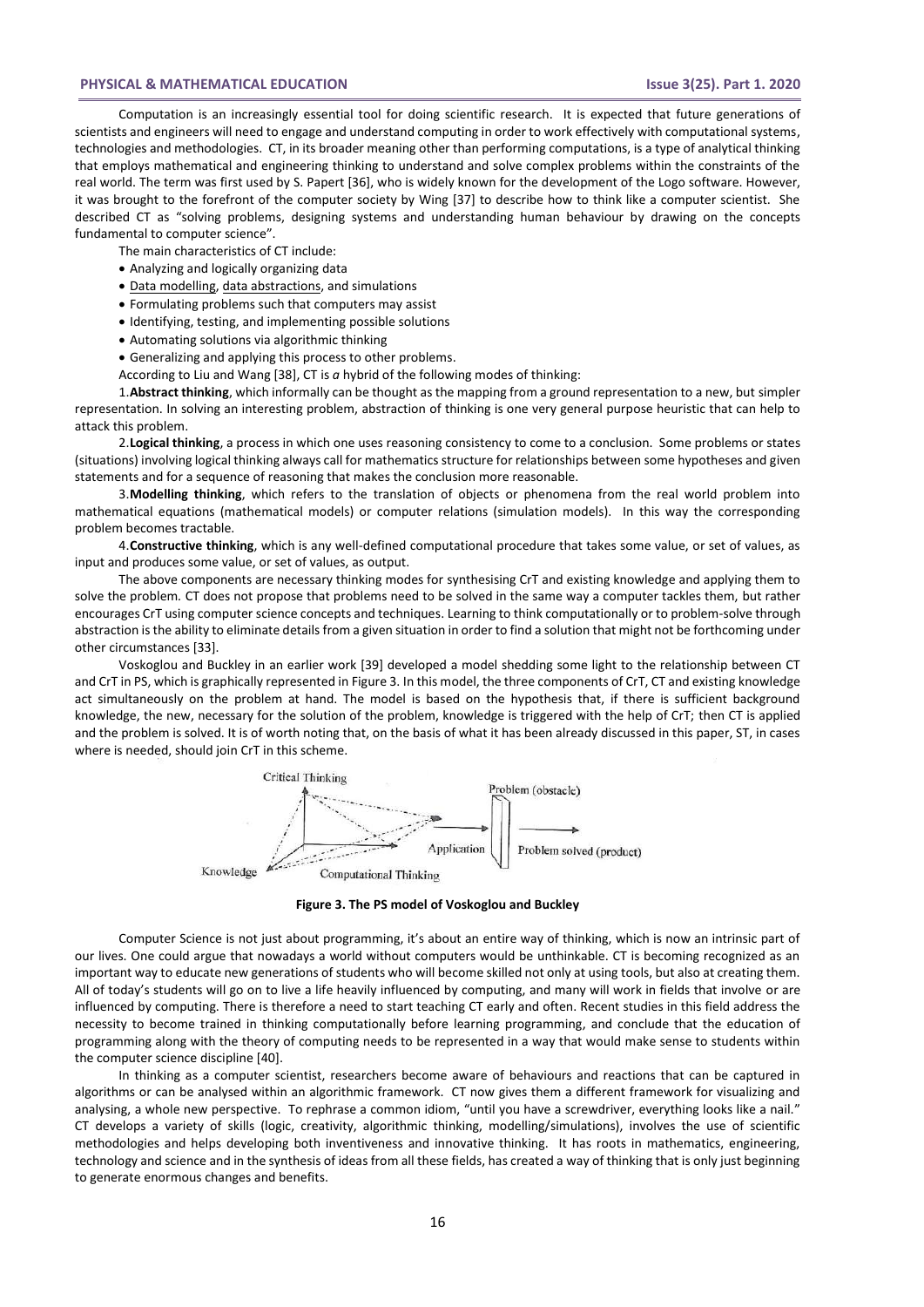### **CONCLUSION**

**.**

The discussion performed in this paper leads to the following conclusions:

 PS is a complex cognitive process that needs the combination of several modes of thinking in order to be successful. Those modes, apart from the simple spontaneous thinking, include CrT, ST and CT.

 Probability and Statistics are related areas of mathematics, having however fundamental differences. Probability deals with predicting the likelihood of future events, whereas Statistics tries to make sense of observations in the real world by analyzing the frequency of past events.

 The cultivation of ST is very important for PS, because enables one to combine harmonically principles of Probability and Statistics for solving problems with uncertain outcomes characterized by randomness. However, ST should be always combined with CrT.

 Methods of FL are usually applied today for tackling the problems of uncertainty due to imprecision of the given data. Bayesian Reasoning, however, where the outcomes change by considering all the possible values of the prior probability, could be seen as an interface between bivalent and FL for tackling such kind of problem.

#### **References**

- 1. Schoenfeld, A. (1983), The wild, wild, wild, wild world of problem solving: A review of sorts, *For the Learning of Mathematics*, 3, 40-47.
- 2. Polya, G. (1973), *How I solve it: A new aspect of mathematical method,* New Jersey: Princeton University Press.
- 3. Green, A. J. K. & Gillhooly, K. (2005), Problem solving, in Braisby, N. & Gelatly, A. (Eds.), *Cognitive Psychology*, Oxford University Press, Oxford.
- 4. Martinez, M. (2007), What is meta cognition? Teachers intuitively recognize the importance of metacognition, but may not be aware of its many dimensions, *Phi Delta Kappan, 87*(9), 696-714.
- 5. Halpern, D. (2003), *Thought and knowledge: An introduction to critical thinking*, 4th edition, Mahwah, Earlbaum, NJ, USA.
- 6. Mc Guinness, C. (1993), Teaching thinking: New signs for theories of cognition, *Educational Psychology,* 13(3-4), 305-316.
- 7. Williams, R. L. (2005), Targeting critical thinking within teacher education: The potential impact on Society, *The Teacher Educator,* 40(3), 163-187.
- 8. Mc Peck, J. E. (1981), *Critical thinking and education*, Martin Robinson, Oxford.
- 9. Brookfield, S.D. (1987), *Developing critical thinkers: Challenging adults to explore alternative ways of thinking and acting*, Open University Press, England.
- 10. Pascarella, E. T. & Terenzini, P. (1991), *How college affects students,* Jossey-Bass, San Francisco.
- 11. Martinez, M. (2007), What is metacognition? Teachers intuitively recognize the importance of metacognition, but may not be aware of its many dimensions", *Phi Delta Kappan, 87*(9), 696-714.
- 12. Tiwari, A., Lai, P., So, M. & Yuen, K. (2006), A comparison of the effects of problem-based learning and lecturing on the development of students' critical thinking, *Med. Educ.,*41(2), 156-174.
- 13. Jaynes, E.T. (2011), *Probability Theory: The Logic of Science*, 8th Printing, Cambridge University Press, UK.
- 14. Mumford, D. (2000), The Dawning of the Age of Stochasticity, in V. Amoid, M. Atiyah, P. Laxand & B. Mazur (Eds.), *Mathematics: Frontiers and Perspectives*, AMS, 197-218.
- 15. Kosko, B. (1993), Fuzzy Thinking: The New Science of Fuzzy Logic, Hyperion, NY, USA.
- 16. Zadeh, L.A. (1965), Fuzzy Sets, *Information and Control*, 8, 338–353.
- 17. Voskoglou, M.Gr. (2019), Methods for Assessing Human-Machine Performance under Fuzzy Conditions, *Mathematics*, 7, article 230.
- 18. Changingminds.org, Full alphabetic list of Fallacies, available online: http://changingminds.org /disciplines/argument/fallacies/fallacies\_alpha.htm (accessed on 23 June 2020).
- 19. Athanassopoulos, E. & Voskoglou, M.Gr. (2020), Quantifying the Aristotle's Fallacies, *Mathematics*, 8, article 1399.
- 20. Gardener, J. & Resnik, D. (2002), The misuse of statistics, concepts, tools and a research agenda, *Accountability in Research: Policies and Quality Assurance***,** 9(2), 65-74.
- 21. Wason, P. C. (1977), Self-contradictions, in Johnson-Laird, P. N.; Wason, P. C. (Eds.), *Thinking: Readings in cognitive science,*  Cambridge, Cambridge University Press.
- 22. Evans, J.St.B.T., Newstead, S. E., Byrne, R.M.J. (1993), *Human Reasoning: The Psychology of Deduction*, Psychology Press, East Sussex, UK.
- 23. Tversky, A., & Kahneman, D. (1982), *Judgment under uncertainty: Heuristics and biases*, Cambridge University Press, Cambridge, UK.
- 24. Gould, S. J. (1992), *Bully for brontosaurus: Reflections in natural history* , Norton, New York.
- 25. Aristidou, M. (2013), Irrationality Re-Examined: A Few Comments on the Conjunction Fallacy, *Open Journal of Philosophy,* 3(2), 329-336.
- 26. Schuler, J. & Lipschutz, S. ((2010), *Schaum's Outline of Probability*, 2nd Edition, McGraw Hill, NY.
- 27. Horgan, J. (2015), Bayes' Theorem: What is the Big Deal?", available in http//:blogs. scientificamerican.com /cross-check/ bayes-s-theorem-what-s-the-big-deal.
- 28. Bertsch McGrayne, S. (2012), *The Theory that would not die*, Yale University Press, New Haven and London.
- 29. Athanassopoulos, E. & Voskoglou, M.Gr. (2020), A Philosophical Treatise on the Connection of Scientific Reasoning with Fuzzy Logic, Mathematics, 8, article 875.
- 30. What do you think about machines that think? (2015), available in http://edge.org/response-detail/26871.
- 31. Jeffreys, H. (1973), Scientific Inference*,* 3d Edition, Cambridge University Press, UK, 1973.